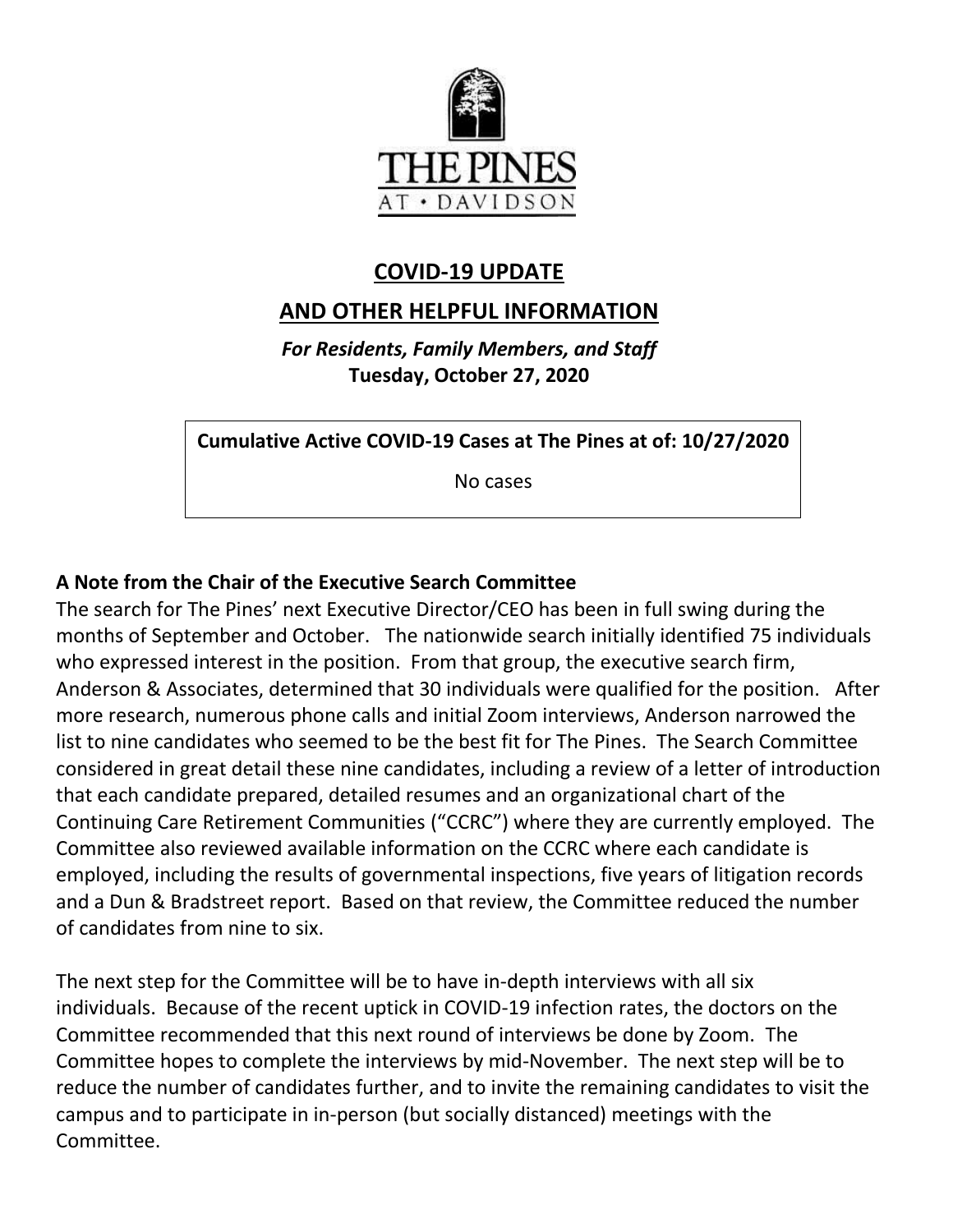As a reminder, this is a highly confidential process intended to protect the careers of all six candidates. Therefore, the Committee will not provide any further information on the candidates at this time. All members of the Committee are pleased with the high caliber of the candidates and look forward to the upcoming interviews.

### **Vibrant Geraniums**

Caroline Lentz sent this photo of her geraniums, which have been very pretty this year. What a wonderful burst of color!

Did you know there are hundreds of varieties of geraniums? Even Martha Washington has her own geranium hybrid: *Pelargonium x domesticum* (also known as Martha Washington pelargonium).



### **New Entrance/Exit Traffic Pattern**

The new, permanent entrance and exit traffic pattern became effective yesterday. Screening Station #1 has been relocated to the bottom of the first entrance island (blue box in diagram on the right). Construction to complete this first entrance island is underway.

Please note: When leaving The Pines, *Do not immediately turn left from the STOP sign on Kimbrough Circle* (as you have in the past). This road is now a **one-way entrance** into The Pines. *Please continue straight from the STOP sign on Kimbrough Circle and turn left at the second road*  which is now just for exiting traffic.

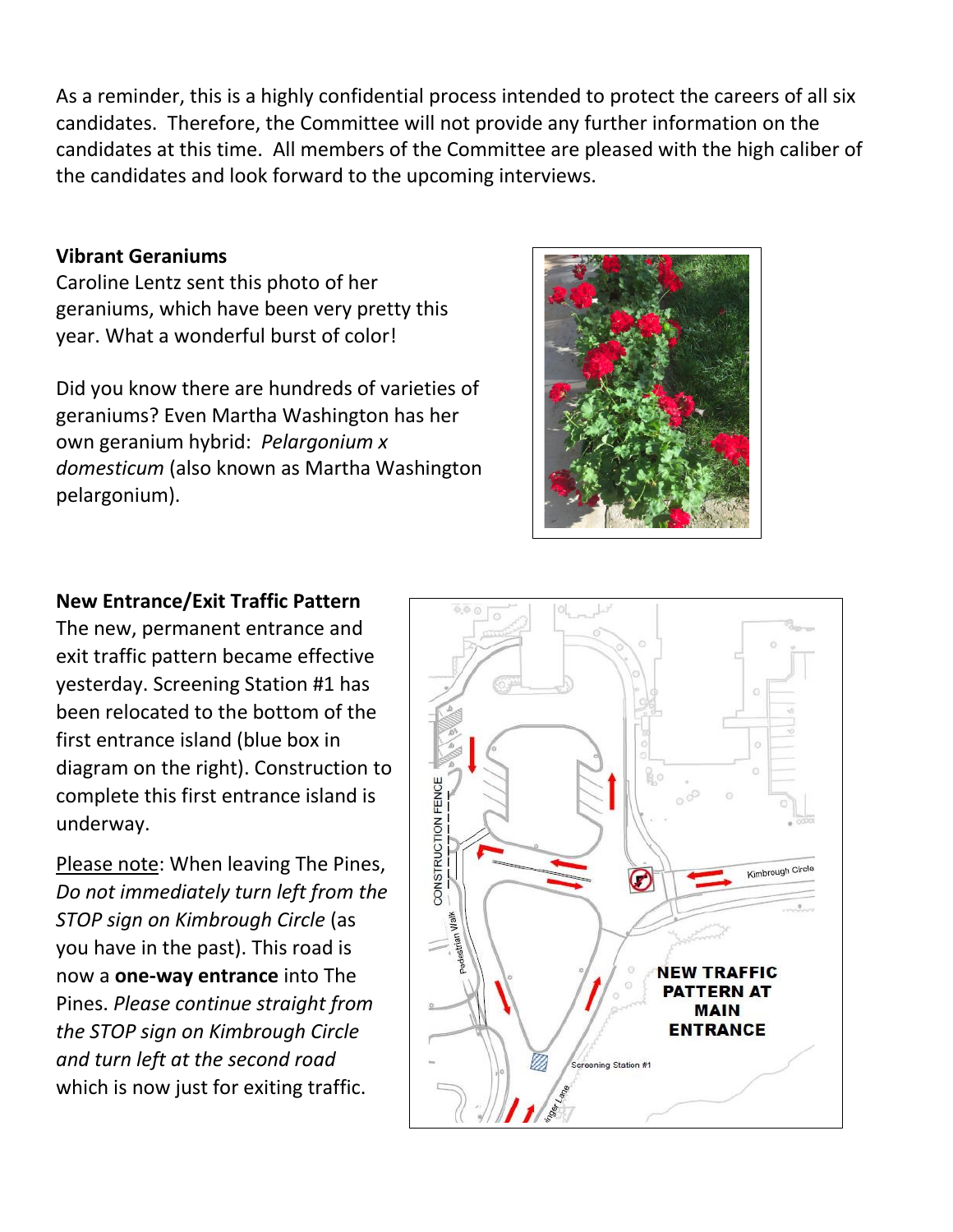### **Construction Corner**



In their weekly report, Rodgers Builders provided (above) this campus aerial shot from October 20th. Here is a link to their weekly report: [Rodgers.](https://www.mycommunity-center.com/filephotos/463/2020-10-23%20Weekly%20Update.pdf) Landscaping installation for the new Nursing Wing will begin in the coming weeks. Below are some highlights and additional photos from this report.

- **New Nursing Wing:** Punch list items; common area carpet installed.
- **Villa 1:** Electrical devices, can lights and trim; plumbing fixtures to begin.
- **Villa 2:** Plumbing fixture install continues; interior/exterior painting.
- **New Davidson Room:** Continued hanging/finishing of drywall.
- **First Floor Multipurpose Room**: Continued prime painting.
- **Fitness Center:** Drywall hanging and finishing.
- **Sitework:** Sidewalk installation around Villas.
- **Photos (from left):** new Nursing Wing salon and hallway; Poplar Hill Villa sidewalk